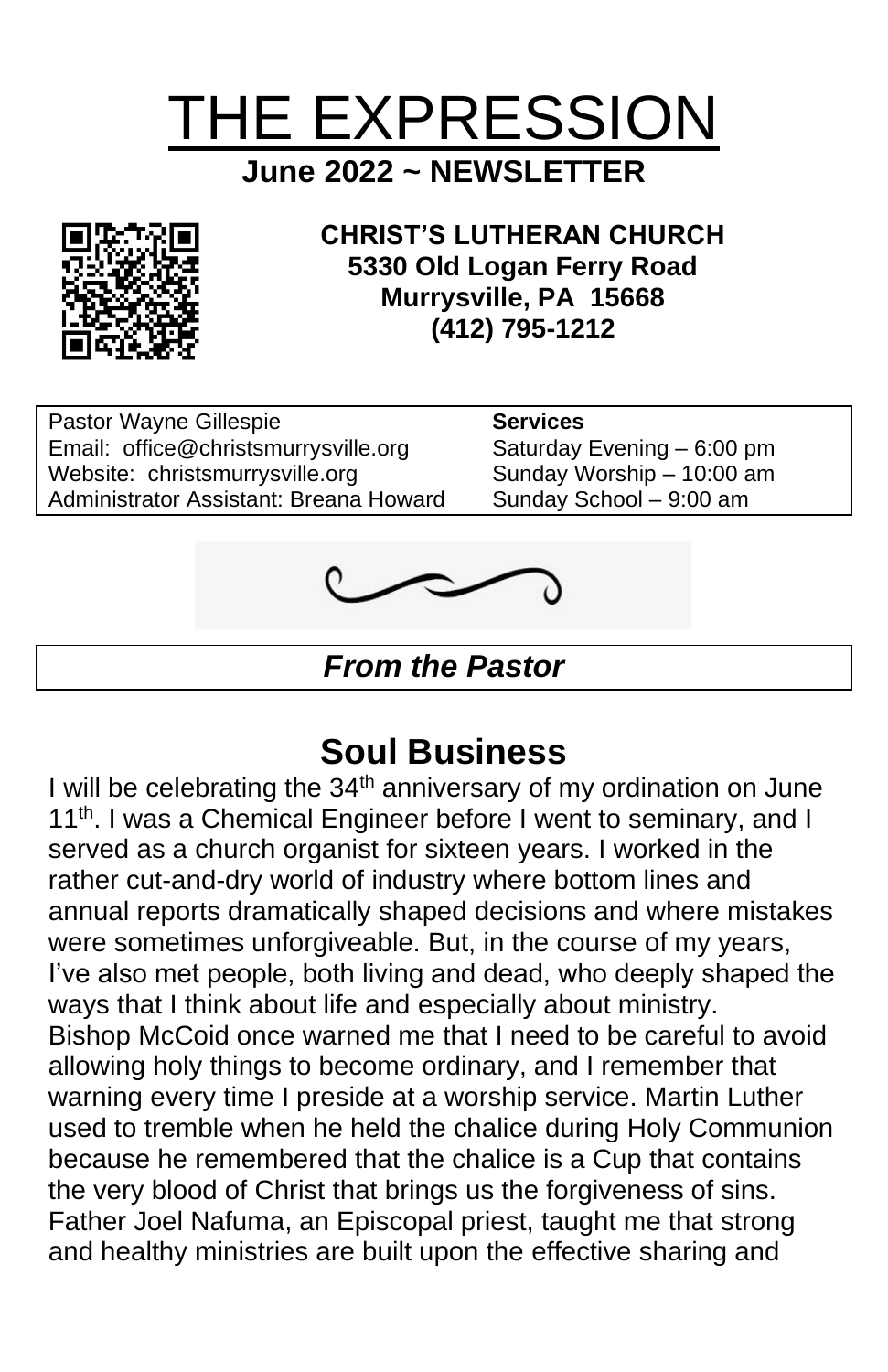utilization of spiritual gifts, not just upon finding people to do things that need to be done. Jesus has taught me that life is filled with an abundance of holy moments when God connects with ordinary people, and that the life-bringing mission of the Church will always spring from the command of Jesus to "get out there and make disciples…."

We are in the Soul Business. I never really know how God will use the words that I preach, but I trust that God is at work every time I step into the pulpit. Sunday School teachers and Vacation Bible School coordinators and helpers don't always know how God is going to use the seeds that they plant when little children gather to hear that they are loved by a God they don't always know. Have you ever considered that there are people standing beside you in worship who need you to be there because they're not able to sing the word "Alleluia" because of something that's happening in their lives that you don't understand? We are in the Soul Business when we welcome people and embrace them during these challenging times. We are in the Soul Business when we listen to each other and when we do something as simple as prepare a meal for someone who's homebound. We're in the Soul Business when we worship and gather around the Table of the Lord where the Risen Jesus comes to us in a Holy Meal. We're in the Soul Business when we help people discover and celebrate their spiritual gifts, and when we enable them to find ways to use their gifts and talents in life-giving ways to glorify God.

We sometimes forget that we are in the Soul Business. It's easy to hurry up and "get down to business" without taking some time to pray before a meeting. It's sometimes easy for Greeters, who welcome folks when they come to worship with a smile, to forget that they may be offering the only smile that a person has seen in the last week. It's sometimes easy to forget that doing something as simple as lighting the candles on the altar, turning the lights on, or preparing worship vessels for a worship service allows people to pause for a time of prayer before the service begins. It's easy for people who assist in worship to forget that every time a lesson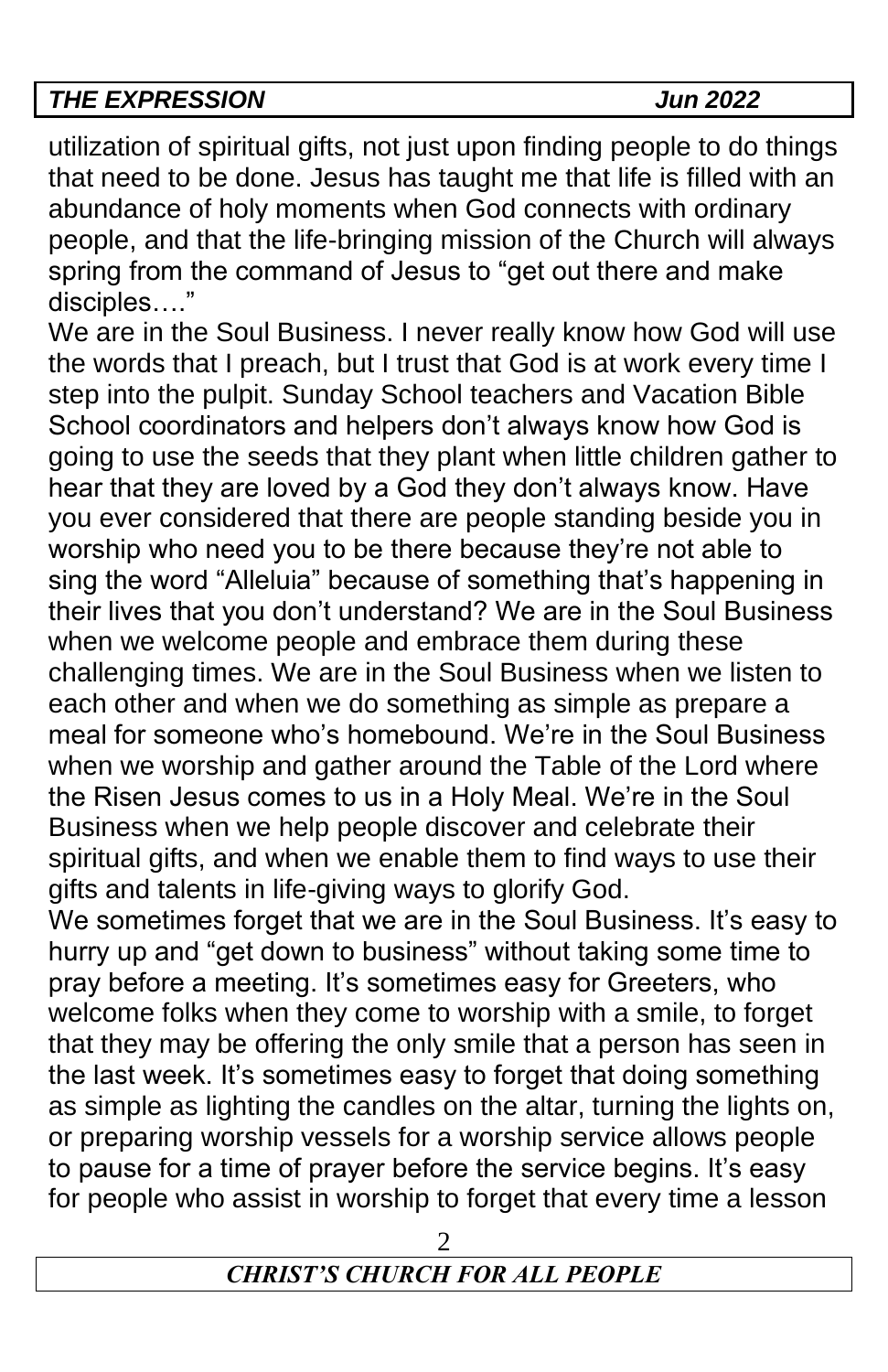is read during a worship service the Word of God is being spoken to God's people; and every time wine is poured into the glass that someone who has come to the altar is holding the forgiveness of God is extended and received.

I, sometimes, get tired. You, sometimes, get tired. We all have times when we don't want to commit to doing one more thing because we are busy. And yet, Jesus' call to each and every one of us is still a call that is being extended today. We are called by our Lord to offer that friendly smile and welcome people as a Greeter. We are called to take time out of our busy lives to visit the sick, to prepare meals for the homebound and to extend our compassion by doing things as simple as offering our care and support during a visit to a funeral home. We're called by the Holy Spirit to be a church that continues to realize that young people still need to hear the story of Jesus from the lips of Sunday School teachers and still need to hear about the love of Jesus at Vacation Bible School. We are called to remember that holy moments occur when we pray and study the Bible together, that the ministry of the Church is about far more than bottom lines and quarterly reports, and that the ministry of the Church must continue even in these quickly changing times.

We are in the Soul Business. The ministry that we do together can touch and shape the lives of people in ways that nothing else can. And when we gather in prayer, in worship, in times of learning, and in times that we devote to caring for others, we must always remember that we are doing God's work with our own hands because the things that we are doing bear testimony to our faith and bring God's love into the world today.

**Pastor Wayne**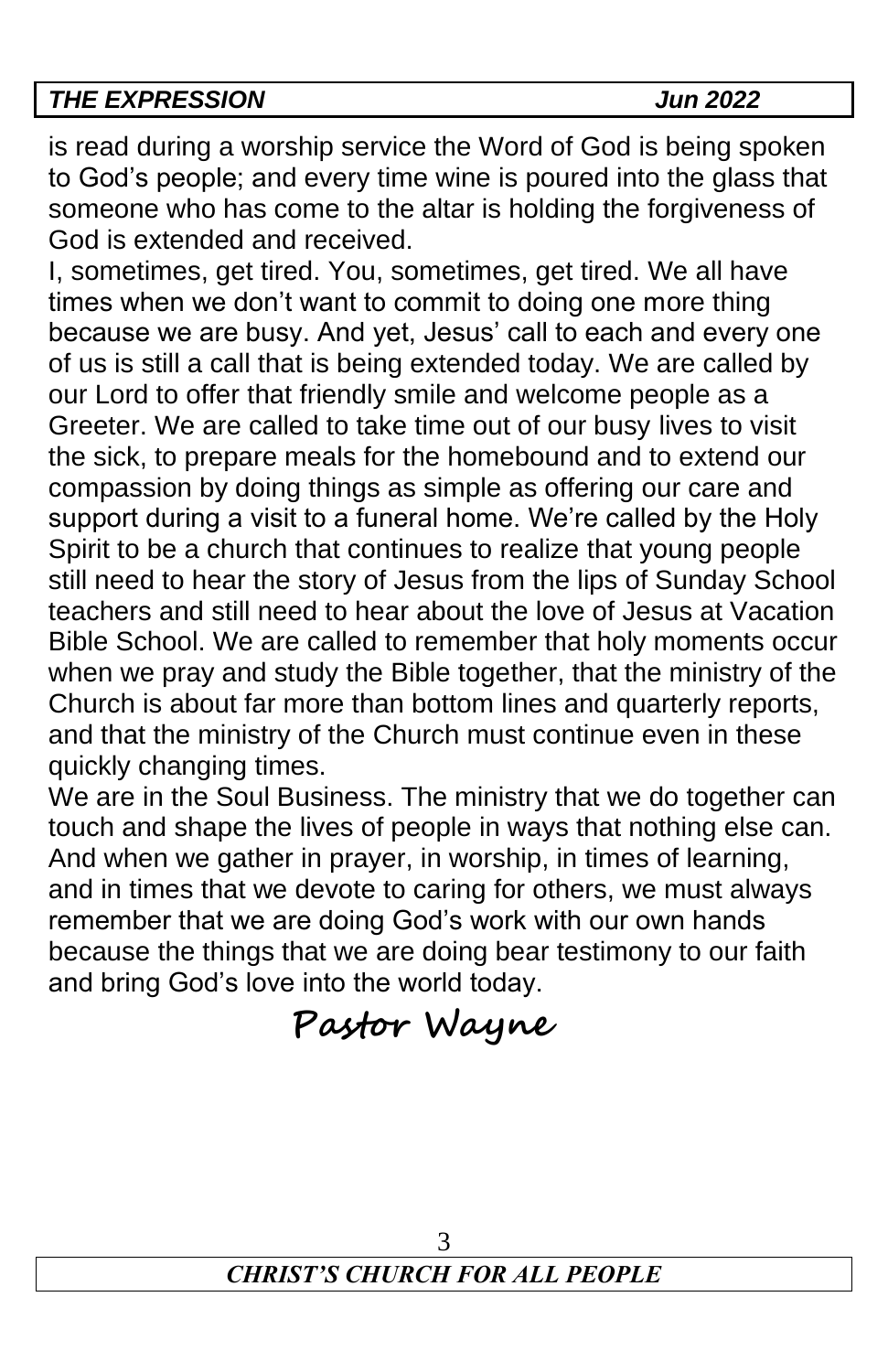

*Monday, Tuesday, Thursday, Friday: 9:15 am - 2:00 pm* 5330 Old Logan Ferry Road, Murrysville, PA 15668 You can contact the office at [office@christsmurrysville.org](mailto:office@christsmurrysville.org) or by calling 412-795-1212

#### **MEETING HIGHLIGHTS**

# **Church Council Minute Highlights May 19th , 2022**

• Confirmation & Fellowship on May 15<sup>th</sup> was very nice & successful.

- Unfortunately, we did not have anyone volunteer by the deadline to help coordinate Vacation Bible School.
- Pastor Wayne has been working on some new sketch and color bible stories for the children.
- The first spring clean up work day for the church grounds has begun with the possibility of one or two more in the near future. The council is deciding on mulch or river rocks, that wouldn't have to be replaced every year.
- The council passed a vote to get the termite situation treated. They compared a few companies and went with the best one for our church & budget.
- The new church database is going to enter the downloading and learning stages this summer with hope to begin practicing using in Fall 2022.
- We focus on rebuilding mission to help rebuild our church strong.

# *CHRIST'S CHURCH FOR ALL PEOPLE*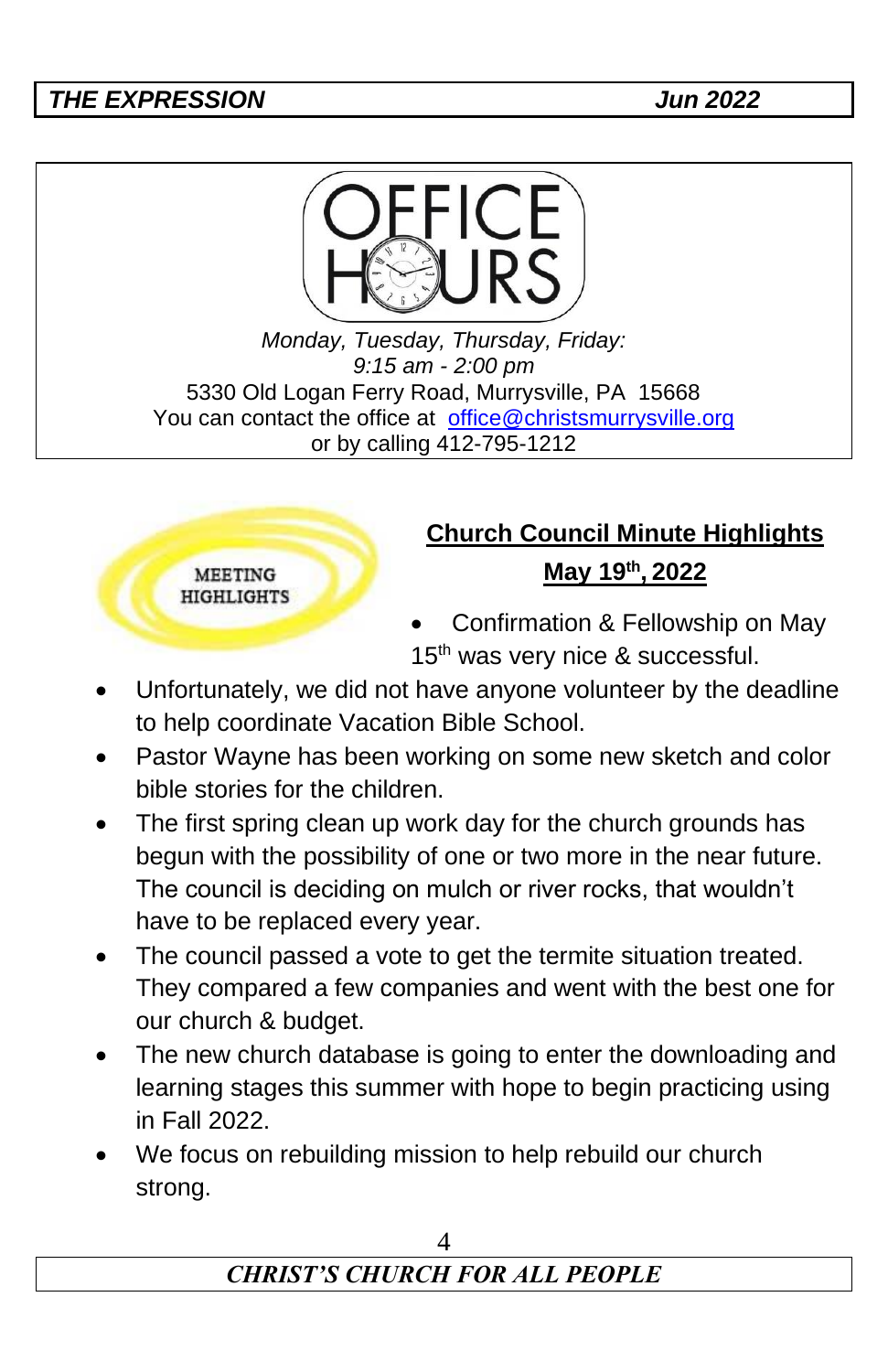# *THE EXPRESSION Jun 2022* • Make sure to check the website regularly under our new "What's Happening" page for updates and information on things that are going on here at our church.

- We have also updated our bulletin boards in the entryway. Take a look at "What's Happening" around our church, sign our blessing book or check out the volunteer signup sheets and see if there's an open spot for you to help make our church run smoothly.
- April General Fund:
	- o Income: \$18,054.44
	- o Expenses: \$22,254.15

**Next Council Meeting – Thursday, June 16th, 2022 at 6:30 pm**

Zoom

Joe Kelly — President **Sandy Buehner** John Hooper Linda Paulovitch — Vice President Fran Spagna Ron Spagna — Secretary Mary Huffman Dave & Barb Hall — Treasurer **Lauren Huffman** Bela Molnar — Financial Secretary Sharon Pfeiffer

# **CHURCHCOUNCIL**

CLC Financials Through April 2022

Through April 30, 2022, this year's General (Operating) expenses have exceeded contributions by roughly \$14,500. This leaves the General Fund with just \$11,000 to cover future General Fund deficits. Fortunately, we are still blessed with modest internal financial resources to "borrow" from, in the short term, if necessary. The CLC Finance Team is currently reviewing possible longer term required actions. Thank you for your continued support of the Christ's Lutheran Church Ministry.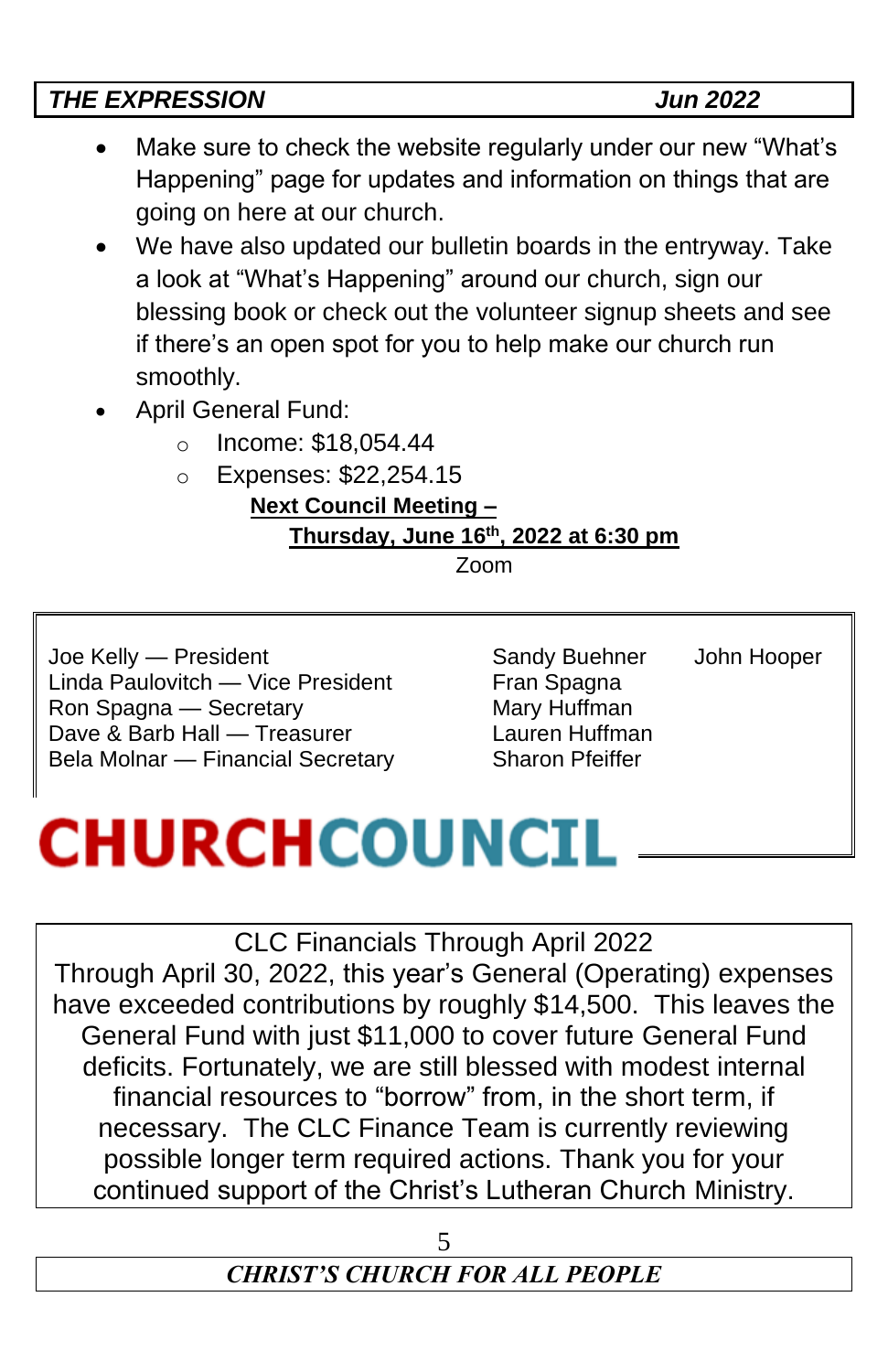

**Congratulations 2022 High School Graduates!** Graduation is a time to celebrate achievements and also look forward to exciting new adventures. We send our congratulations and prayers to every one of you for your future plans and dreams. May God bless you and keep you in his care as you go forward to new places and new experiences!

> Grace Wilson Paul McClintock John Lasher Mark Van Orden

Please visit our church bulletin board to see photos and future plans for some of our graduates!

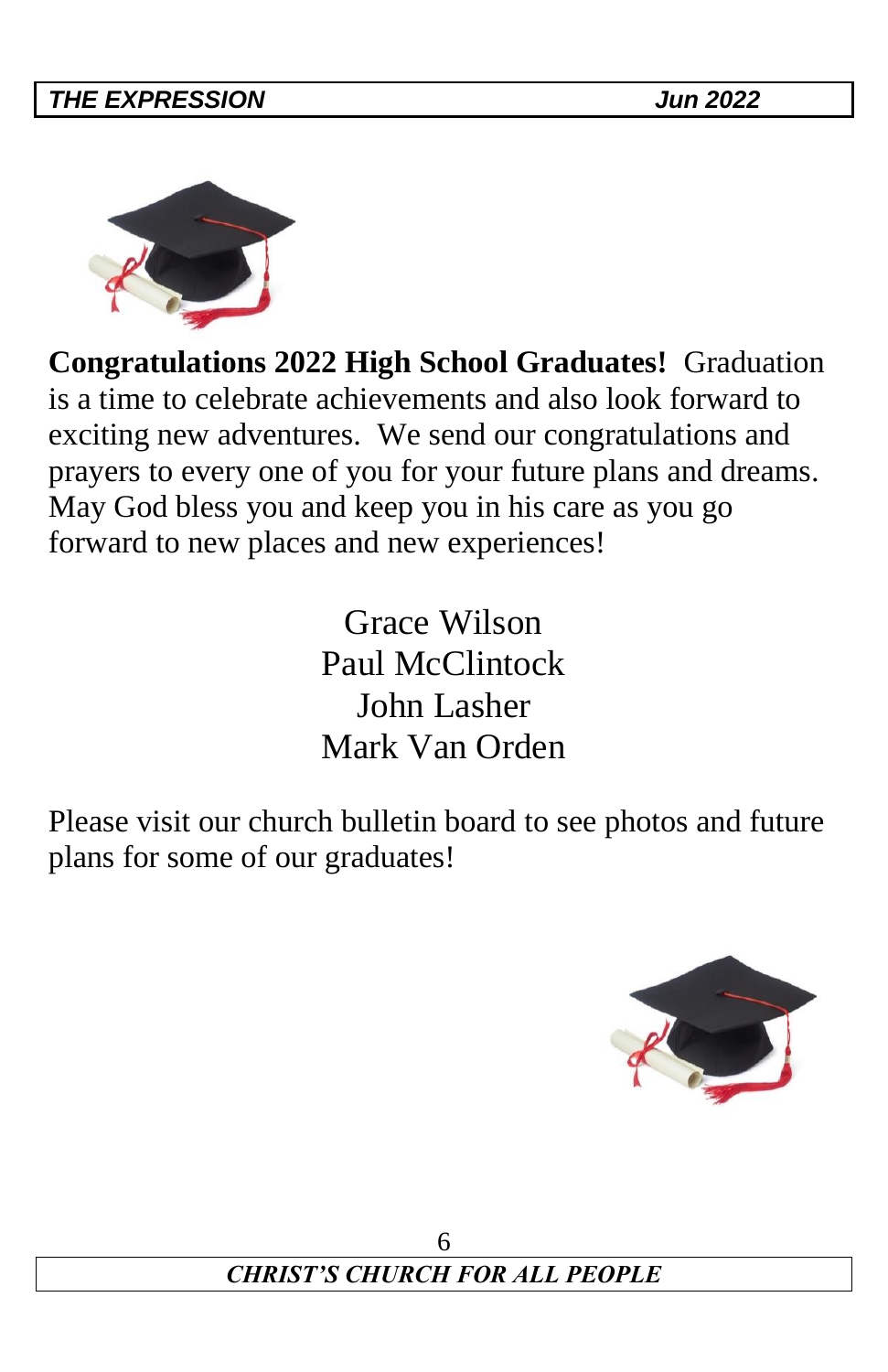

**CHRIST'S LITTLE PANTRY**

Are you, or someone you know, experiencing food insecurity? Our church now has "Christ's Little Pantry." If you need food, "Take what you need." If you have extra food to share, "Leave what you can." Please share our story, so no one goes hungry.

If you have food to donate, please feel free to put it into the pantry at any time.

The Pantry is in our lower parking lot.

Since our banners help us to reflect on the meaning of each season of the Church Year, there will be new ones hanging in the sanctuary beginning on June 5, Pentecost Sunday. The symbols on the banners are a dove (the Spirit), and fire. They remind us that God has claimed us in love, and gives us the Holy Spirit to empower us to proclaim this love, and the freedom of God's grace to the world.

Our Pentecost banners have been generously donated by Leslie Sill and the Sewing Group in memory of Louise Fitz, a long-time and faithful member of Christ's.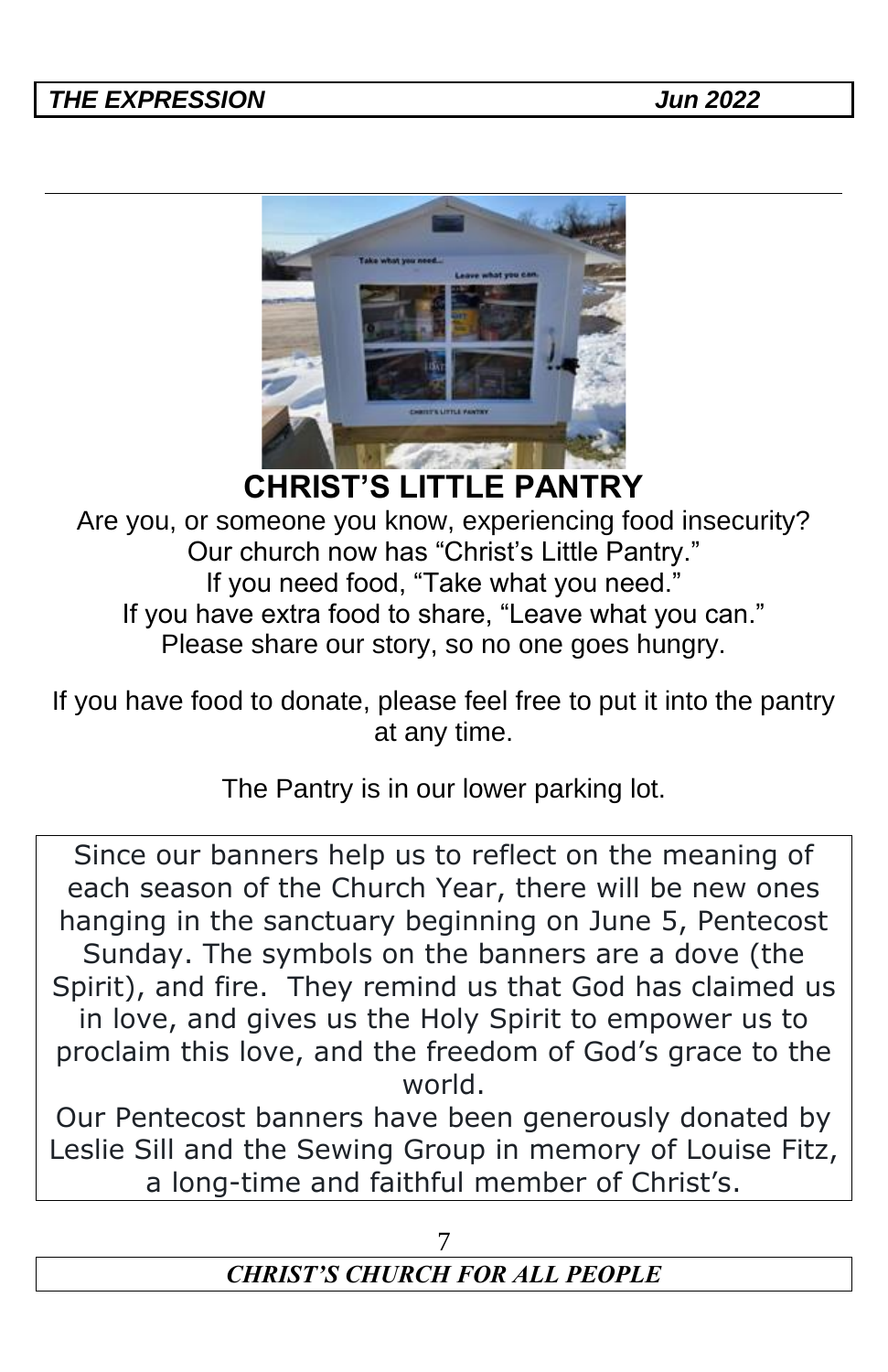*We kindly ask that you continue to pray for our CLC members, family, and friends of members who are included in our weekly bulletin prayer list. Thank you.*

> Anita Bailie Bob & Donna Yoder Charlie Meade Gary Keilber James Holt Jamie McPoyle Jennie Lasher Kathy & Vic Babinsack Katie Buehner Kurt Landsberg Jr Lori Borger Paige Van Orden Pat Kvale Susan Werner Terri Petrick Tina Carlson

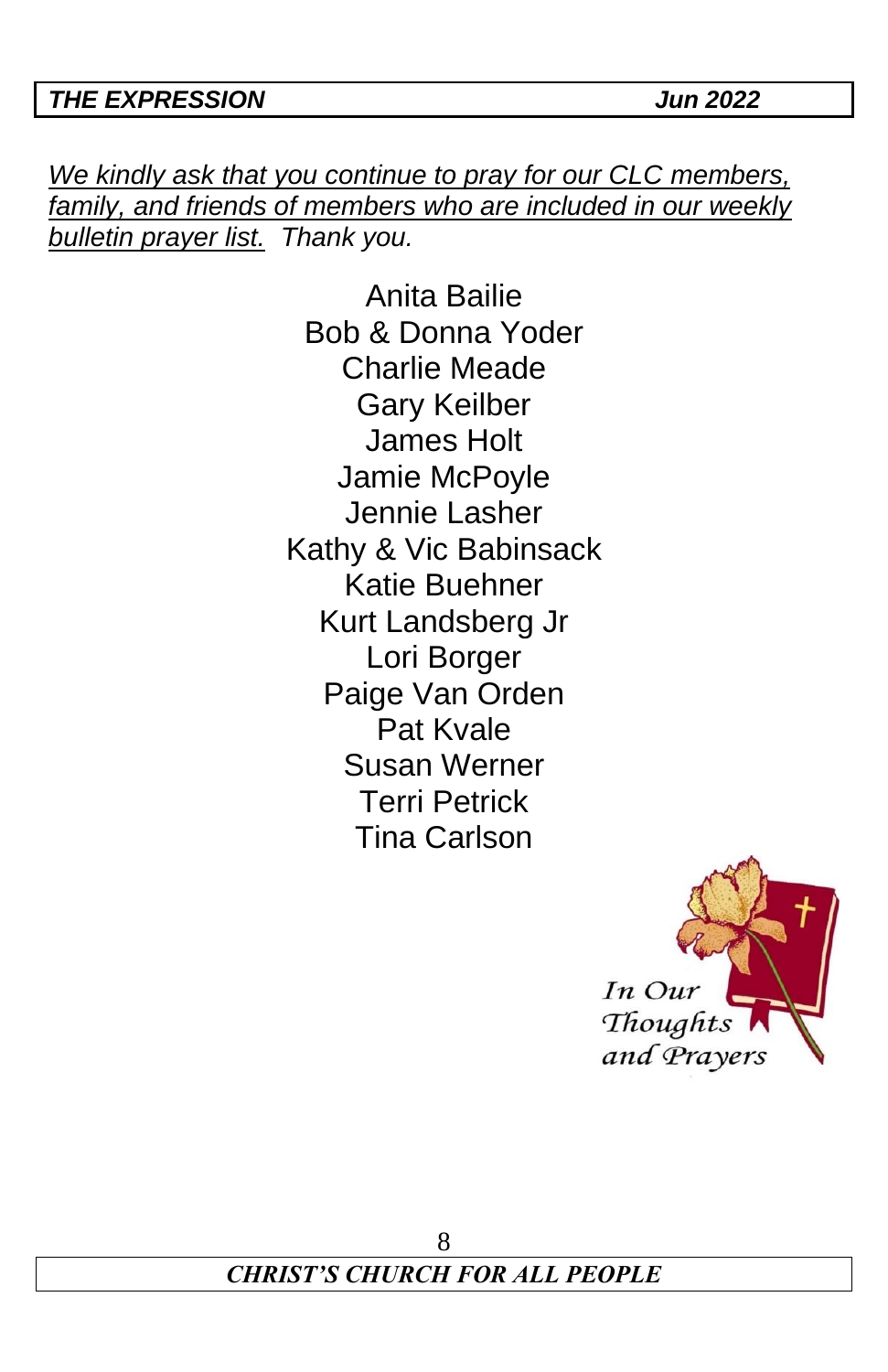# *PRAYER CIRCLE*



If you have a prayer request, special concern or a thanksgiving to share, please contact Audrey Ferris, the Prayer Circle coordinator, at: (724) 327-3738 or [audrey.m.ferris@gmail.com](mailto:audrey.m.ferris@gmail.com)

*(Please indicate on the subject line that it relates to the prayer circle).*

# *WE PRAY FOR OUR MISSION PARTNERS***:**

#### **June 5th**

Mr. & Mrs. Derwood Montgomery Mr. Donald Morris Mr. & Mrs. Kip Mostowy Mr. & Mrs. Henry Nazak

#### **June 12th**

Mrs. Lori Nicolette Mr. Dan O'Block Mr. & Mrs. Mike O'Donnell Carol Oliver

#### **June 19th**

Jean Onofrey Mr. & Mrs. William Pahel Mr. & Mrs. James Palesta Bill Pardini

#### **June 26th**

Mr. & Mrs. Roland Pastucha Lisa Pattock Eleanor Patton Mr. & Mrs. Stephen Paulovitch



# *CHRIST'S CHURCH FOR ALL PEOPLE*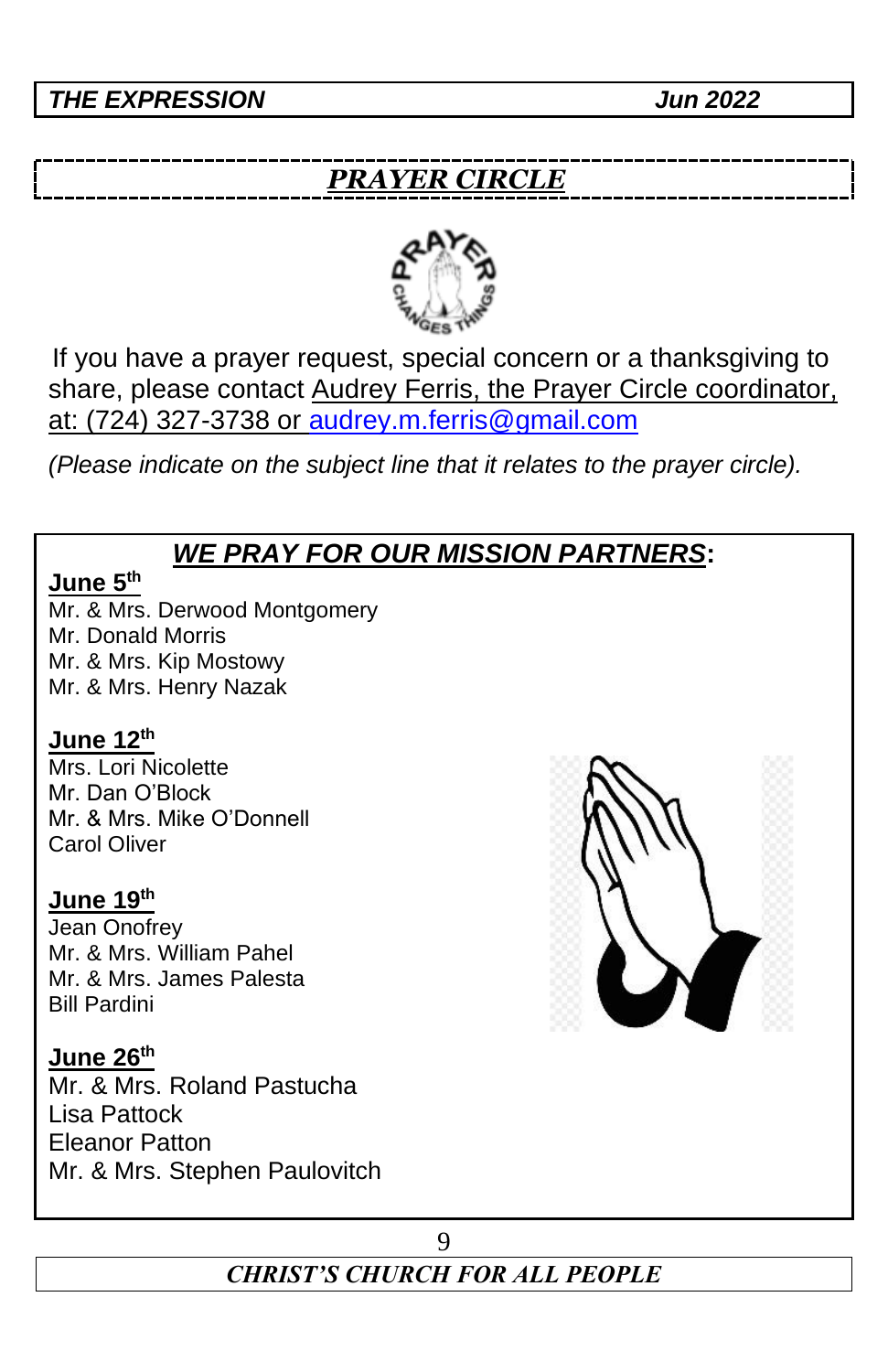# **SOUTHWESTERN PENNSYLVANIA SYNOD**

Dear friends in Christ,

You already know mission support is so much more than a budget line item, a synod requirement or a burdensome tithe. Thank you for the gift of Mission Support your congregation made in 2021. Your contributions have blessed so many with the good news of Jesus Christ here in southwestern Pennsylvania and across the world. Your Mission Support made it possible for Mission personnel to care for vulnerable migrants in Cairo, students and teachers in Eastern Europe and hospital patients in the Holy Land. Your Mission Support provided the structure for Lutheran Disaster Response to immediately provide crisis care for those devastated by tornadoes in Tennessee, wildfires in Colorado and refugees in Ukraine. Here in our synod, your Mission Support funding made it possible for the synod staff to care for congregations in multitude of ways; support for congregations in pastoral transition, mediation for those in conflict, renewal for those seeking revitalization, and care and accompaniment for those who must make difficult decisions as we face a changing world. In addition, your Mission Support directly nourished young adults in campus ministry and seminarians in their studies. Your Mission Support has made possible the work of the church in our synod, our country and our world. Thank you for sharing the good news as we live out our calling as people of God in this time and place. We are blessed to be church together; continuing to trust the faithfulness of our creator, seek the Holy Spirit's guidance, and rejoice in the one who redeems us and calls us to be one.

> In Christ, Rev. Melissa L. Stroller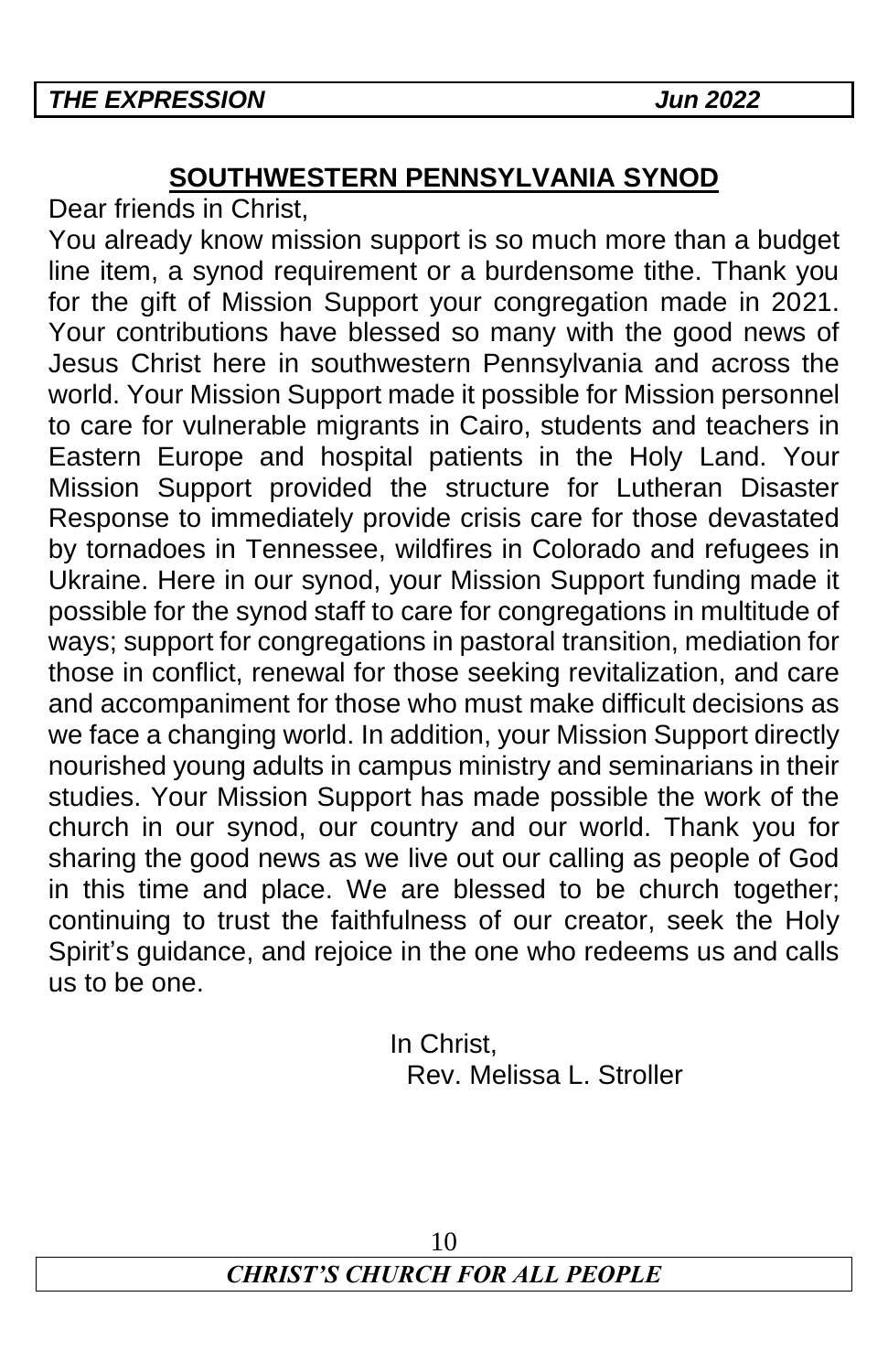

Have you noticed that the list of people that we are including in our prayers during worship continues to grow longer each week? The Bible is filled with stories about people praying for others and even bringing them to Jesus. We believe that it's important to pray for those who ask for our prayers. However, we need to handle our prayers lists differently.

One of the reasons that our prayer lists are growing longer each week is that we add people to the prayer lists, but seldom (if ever) remove them. We, sometimes, continue to pray for people who have fully recovered because nobody contacted the Church Office to let us know that they are doing well. We have, from time to time, prayed for people who have died weeks (sometimes even months) earlier because the information about the death was never shared with the Church Office. We want to continue to lift up those who have asked us to pray for them, but we also want to have prayer lists that reflects more immediate needs, so that we can lift up the needs of people in need of immediate prayers and support in a more visible way.

We have discussed this challenge many times at Worship and Music Committee meetings and are going to take the following steps in May:

| <b>CHRIST'S CHURCH FOR ALL PEOPLE</b> |  |
|---------------------------------------|--|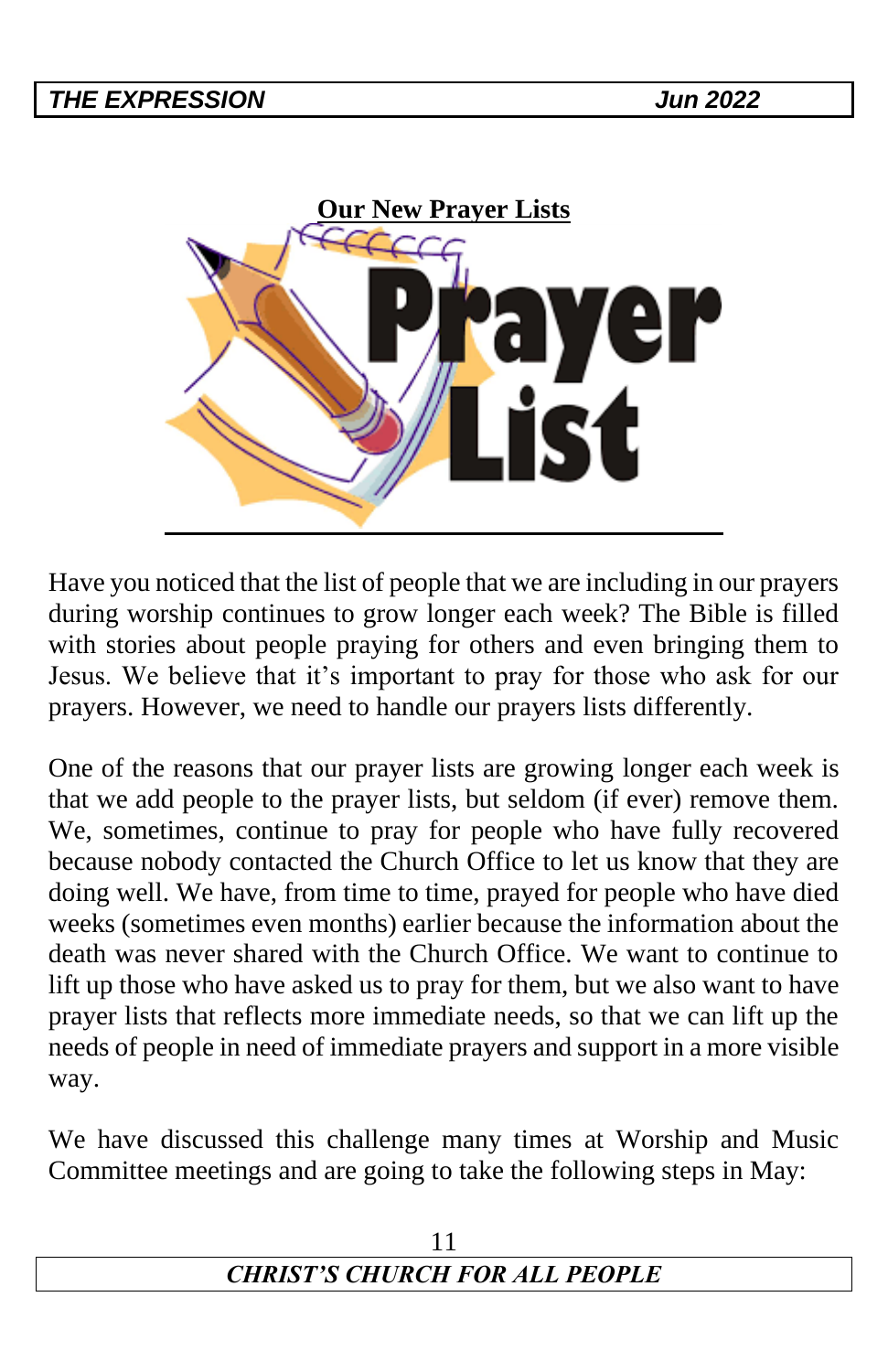- 1. The prayer lists in our bulletins and in our newsletter will change on May 15<sup>th</sup>. We will remove all names from our current prayer lists and will print the list of names of people whose names have been sent to the Church Office between today and May 15<sup>th</sup>.
- 2. We will add the names of people who have asked us to include either themselves or another person in our prayers for three weeks. If you would like us to include someone in our prayers who is not on the printed prayer list in the bulletin, you can contact Pastor Wayne before the service (prayer cards will be provided). At the end of the three-week period, you can contact the Church Office to request that the person you love and care about be kept on the prayer list for another three weeks. Please remember that the deadline for having names added to the prayer list printed in the weekly bulletin is noon on Wednesdays. We will, certainly include people who have late-week emergencies and challenges, but their names will not be printed in the published prayer list on that weekend.
- 3. We will keep a record of those who have asked for our prayers and will include a list of all for whom we have prayed in the last month in our next newsletter.

We hope that this change will be a helpful one that more clearly identifies people who need our more immediate prayers, while giving you the chance to have us include those who need longer-term prayers by being in regular contact with the Church Office.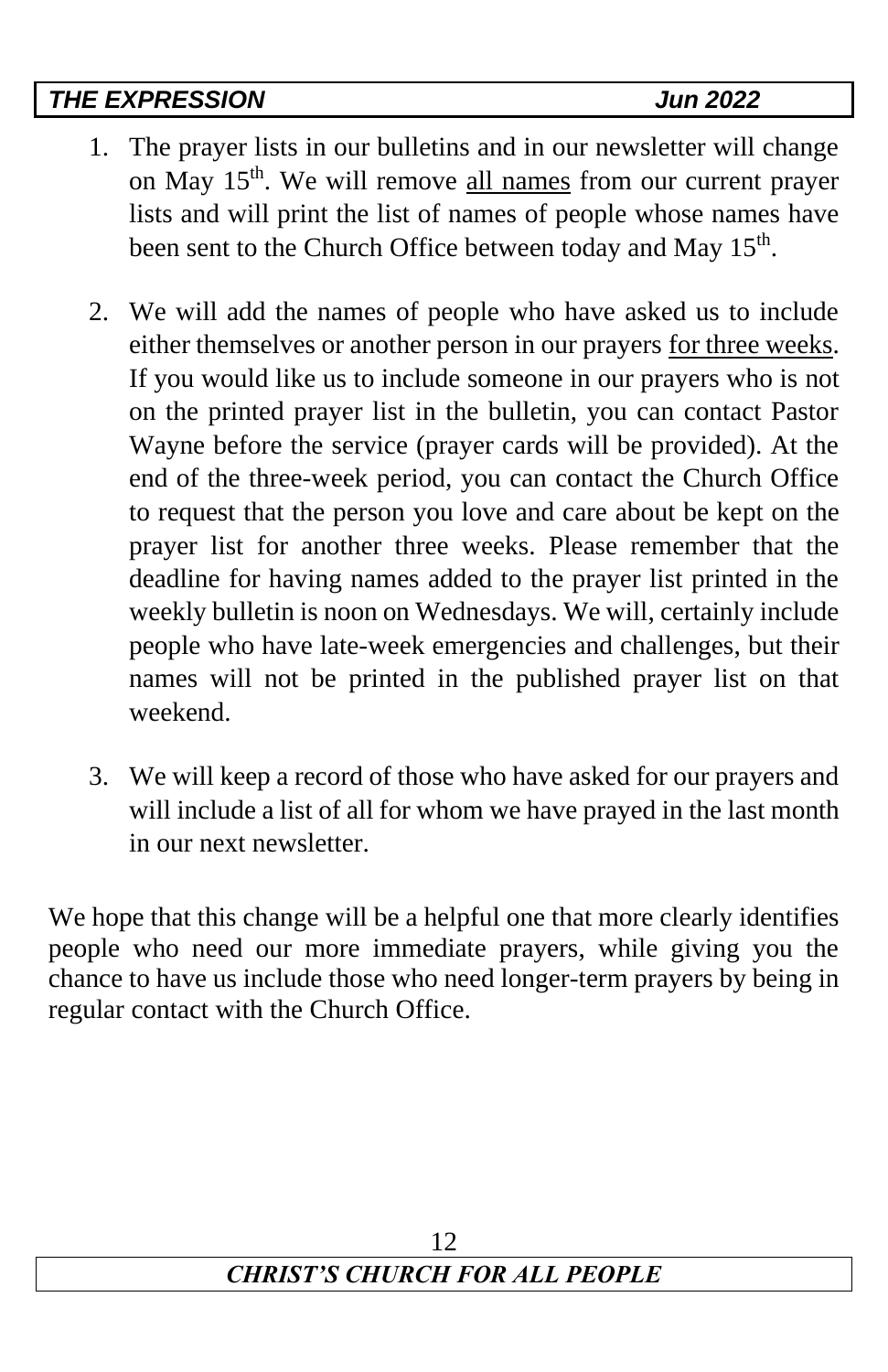We want to remind you we have prayer shawls available for anyone who could use an expression of care in the form of a warm shawl. These shawls can be used by you personally or given to anyone you know who is going through a hard time, illness, grief or perhaps celebrating a newborn, milestone, or for any other reason you feel appropriate. Think of these shawls as a warm hug that lets someone know they're thought of and cared for.

# *Here's how it works:*

Find the Prayer Shawl poster in the church narthex. The shawls will be displayed on a rack below it with explanatory gift cards and gift bags nearby. There will also be a pen and notebook attached to the rack with a ribbon.

1. Select the shawl you would like and place it and a gift card in a gift bag.

2. In the notebook, please indicate the date, who the shawl is for (just a first name is fine, if so desired) and their relationship to you.

3. If you would like the person added to our church's prayers, please let Breana know, along with any other information you would like to provide.

That's all there is to it! We hope these shawls will be a blessing to all recipients. If you would like more information about the Prayer Shawl ministry, would like to contribute to it (either completed prayer shawls or gift cards to Michaels or JoAnn

Fabrics for yarn purchases), please contact Sandy Buehner:

at [sandybuehner@gmail.com.](mailto:sandybuehner@gmail.com)

Thank you, The Prayer Shawl Committee

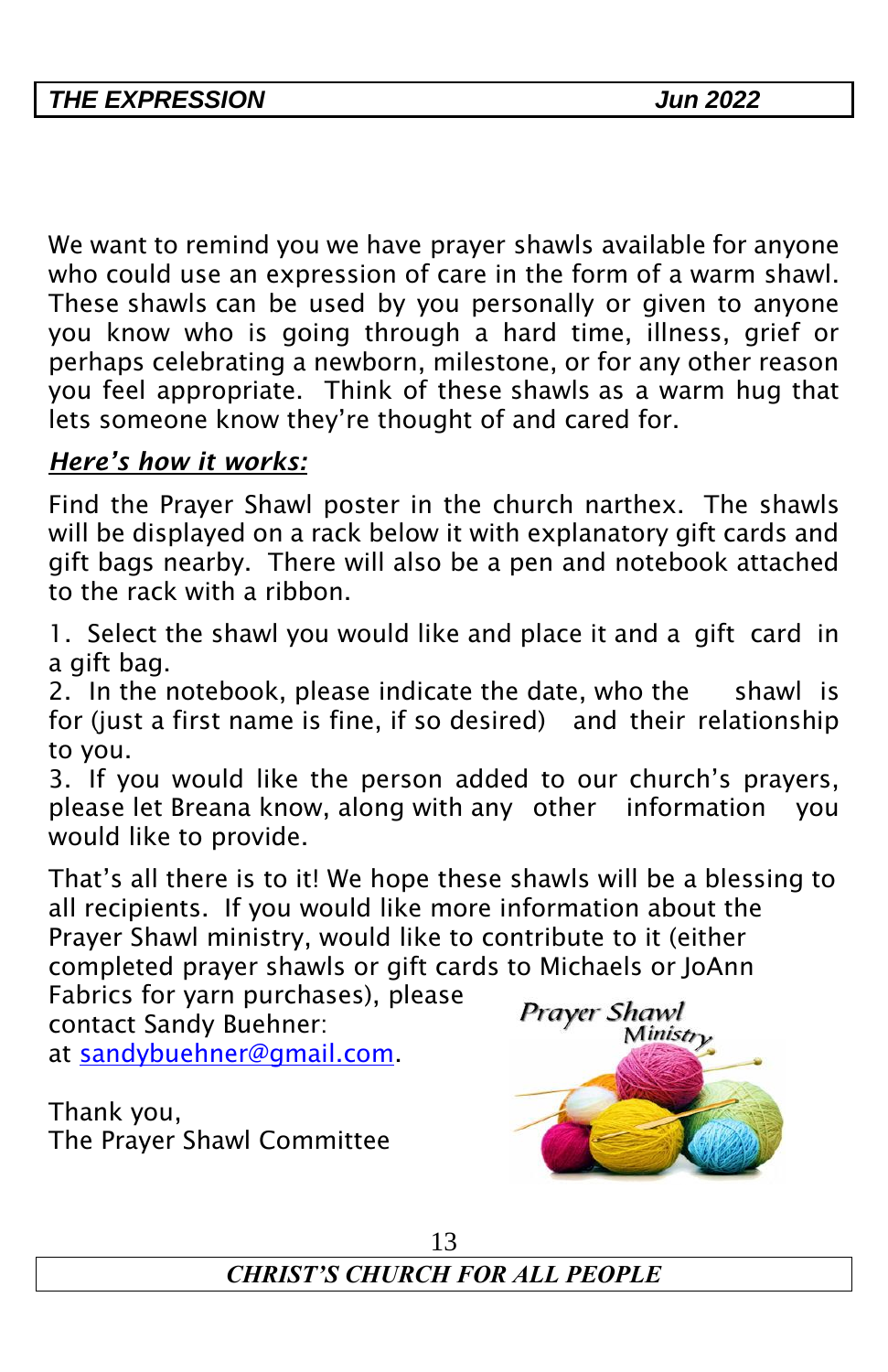#### Blood Donations Urgently Needed

Our area has many hospitals that are facing blood shortages since the pandemic hospitalizations have drastically reduced their supplies. The Outreach Team/Parish Nurses are asking our members who are able to donate blood or plasma to contact these sites to make an appointment for donations at a site near you!

[https://www.vitalant.org/.](https://www.vitalant.org/) (This is the former Central Blood Bank) OR

<https://www.redcrossblood.org/>

Caring Hearts and Hands will meet on Thursday, June 9th in the downstairs fellowship hall at 9:15 am. We will be packing and delivering lunches to many on our Caring List. Please let us know if you, or someone you know, could benefit from our caring mission. If you have any questions, please contact Romaine Miller at 412-996-4915

To my Church Family & Friends,

Thank you for the care for me with your prayers, cards, love and hugs while I was in the hospital. It not only showed me how beautiful you all are on the outside, but also on the inside. Much Love.

Marlene Gerdes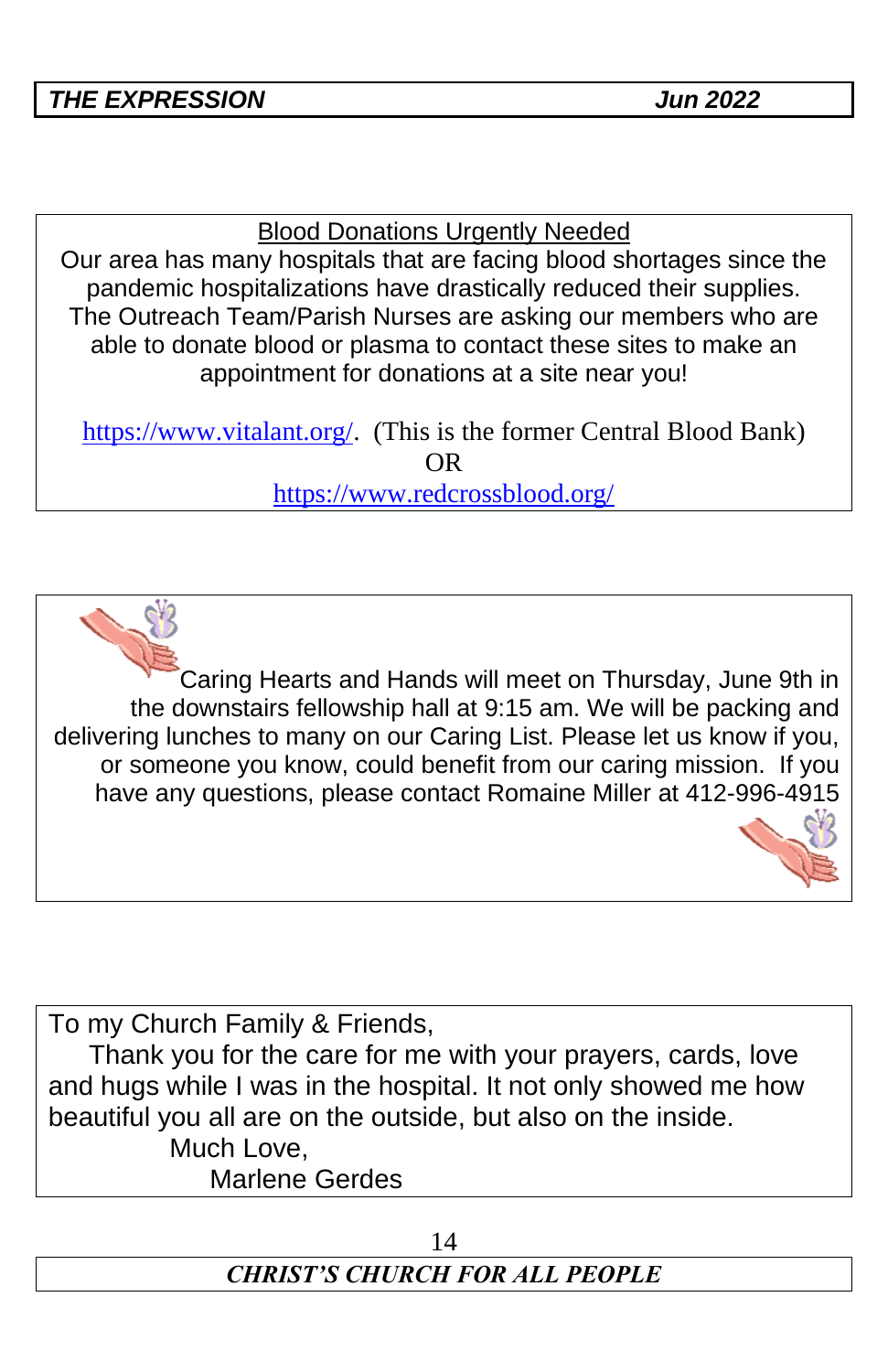

## CLC ANNUAL FLEA MARKET AND BAKE SALE

Saturday June 4 from 8am to 2pm

This year's flea market is rapidly approaching, so we hope you will keep this in mind as you do your spring cleaning! You may drop off your items beginning Thursday, May 26 and Friday, May 27 during church office hours, 9:15am to 2pm, and Saturday May 28 and Sunday May 29 when you come to worship services. Tuesday, May 31 through Thursday, June 2, you may drop off items from 9:15am to 2pm and from 6-8pm. We will not be accepting items on Friday, June 3, which will be strictly a work day for our volunteers! Please remember that the volunteers have to unload, sort and price your items, so please make sure your donated items are clean and usable.

Baked goods can be dropped off on Friday, June 3, during church office hours. Pre-bagged cookies in either 1/2 or dozen amounts, brownies, mini loaves of breads or cakes are great sellers.

Please remember that we cannot accept the following due to the difficulty or cost of disposing of them if they do not sell: Hazardous materials including automotive oil and lubricants, paints and aerosols, household cleaners, TV's, computers and related items (hardware, software and peripherals), clothing, boots and shoes, large furniture and large exercise equipment such as weigh benches, treadmills, and ellipticals.

Flea market sign-up sheets are available in the entry way. If you can spare any time to help with set-up, pricing, working the day of the sale, clean up and/or donating baked goods, any amount of time is greatly appreciated. Even if it is just an hour or two! All youth help would be great as well.

If you have any questions, please contact Sylvia Replogle, 724-339- 2208.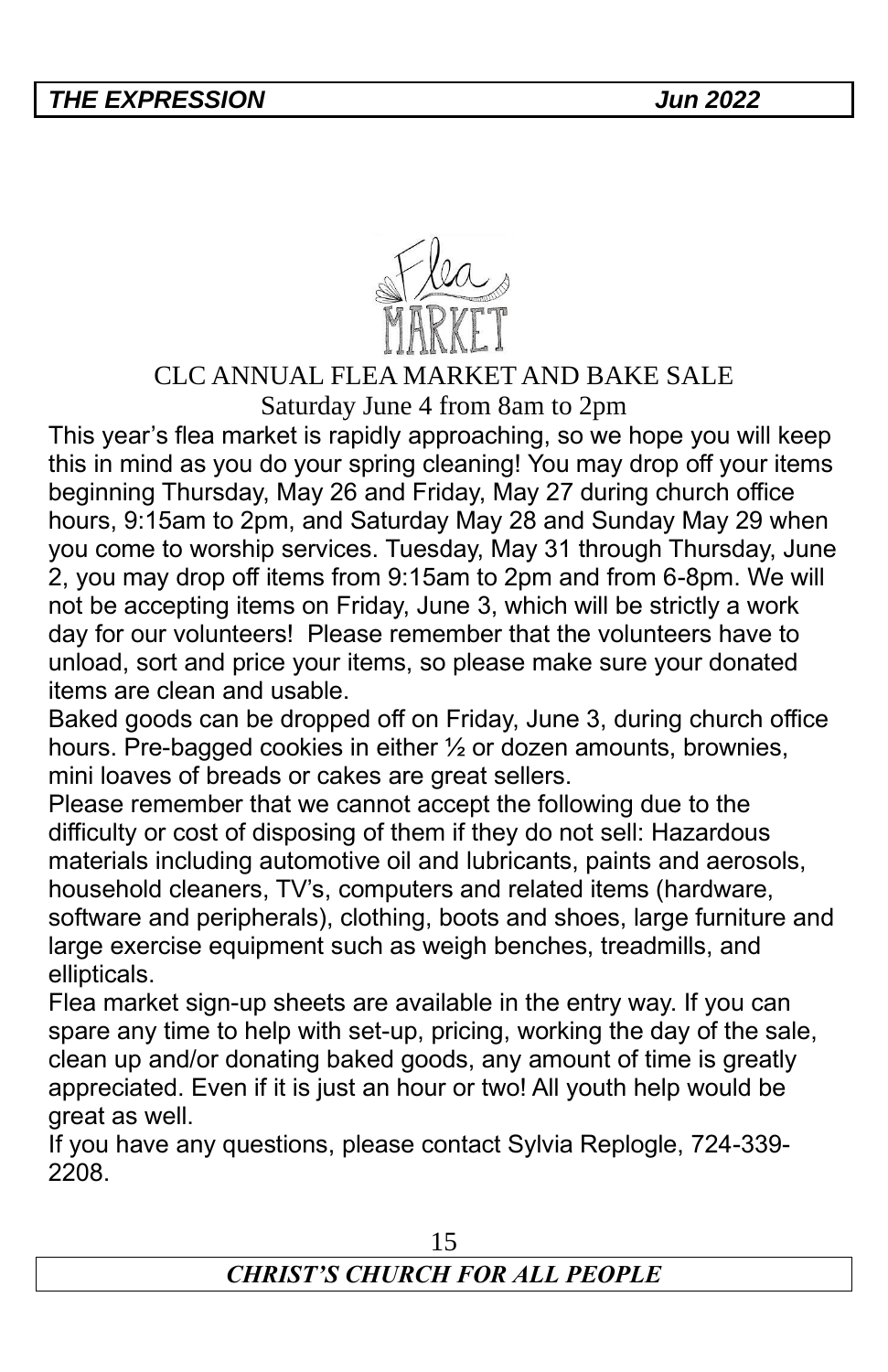As always, the Outreach Committee appreciates your support of our project!

# Property Team

Twenty-two people came out this past Saturday (May 21st) for a very productive day. The property team "un-mulched" for two mornings and put it elsewhere in the gardens. Then on Saturday they put topsoil and grassed in areas that don't need stone to cut down the cost. Council will review the updated bid. We are also asking if anyone in the congregation has a small bobcat or shovel attachment to a lawn mower so that we can move the stone to Church walls placement. The team are in their 70's and 80's and are unable to take the job further. We were grateful to do the prep work. If you can help us, please call Rich Bernardini at (412) 795-6769 or [ [rabernardini@comcast.net](mailto:rabernardini@comcast.net) ]

# Grounds Team

They tackled the garden behind the kitchen and transplanted hostas to the front where our Memorial Tree died, and by the stained-glass windows by the door. They trimmed three bushes and identified a pussy willow tree. All weeds were whacked and some grass was planted, to make it easier to care for. Two younger families weeded the hill by the rear door. Four teenagers worked very hard at whatever they were asked to do and are well on their way to be Spirit Filled members. Preen was applied as a weed retardant but that needs to be kept up all summer. Several people have volunteered to monitor a small area all summer and we are looking for a few more Then we all sat down to a wonderful lunch and fellowship. That alone would keep us signing up again Please contact Linda Paulovitch at 412-525-5619 or lindajeanpaul @aol.com if you can help.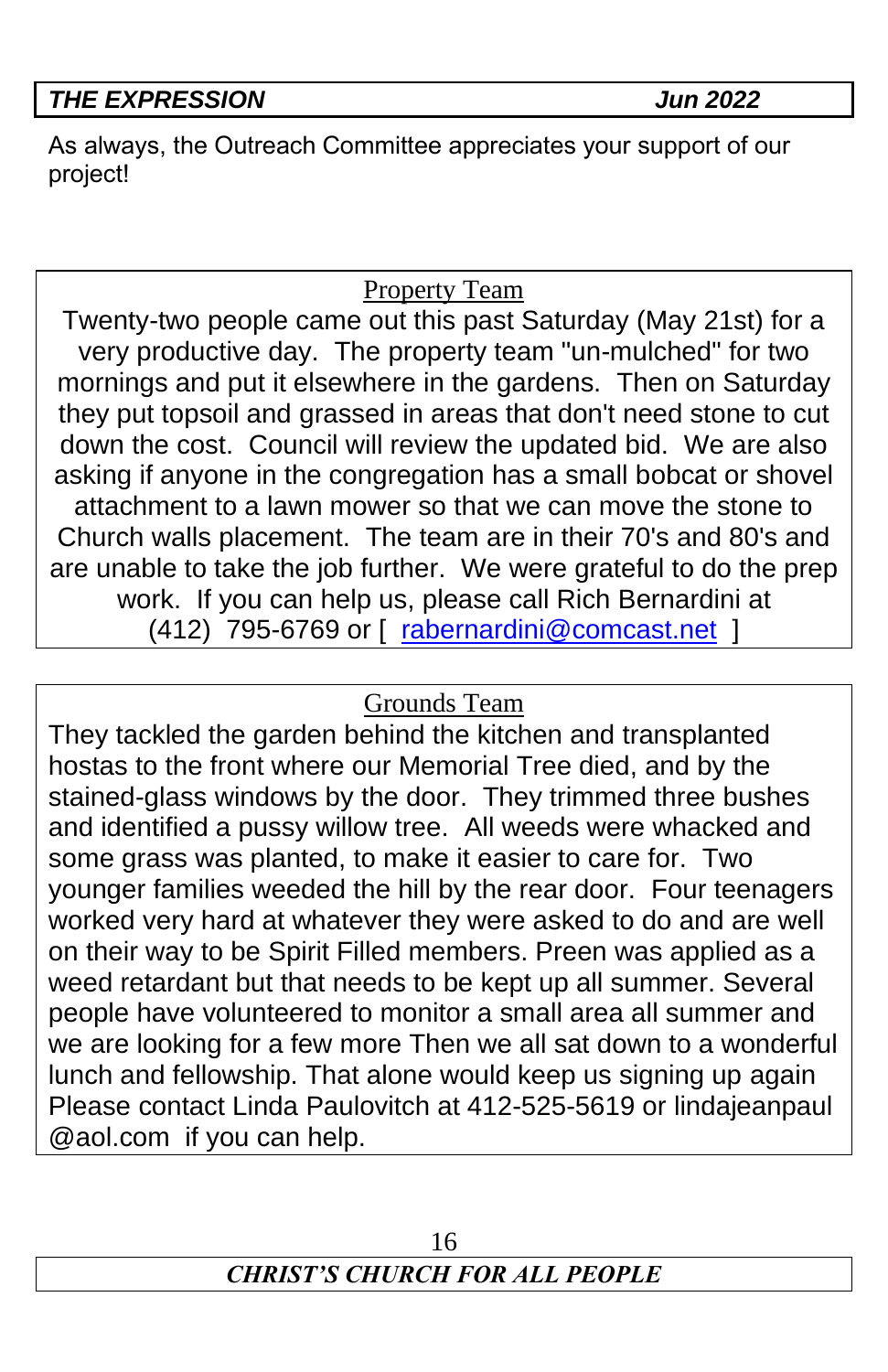

Ron & I are excited to announce that our **Monthly Men's Breakfasts** will be resuming on **June 18th at 8:30am**.

Moving forward we will continue to meet in our Church's lower Social Hall on the third Saturday of the month but -based on much feedbackhave moved the start time to 8:30am.

Look for our sign-up sheet posted in the Lobby as we get closer.

We are looking forward to re-connecting and seeing some new faces!

There is only one requirement- bring an appetite!

See you there,

Ron Spagna & George Meade

# HEIFER INTERNATIONAL

Our congregation raised \$990 for Heifer this Lenten season. This total was more than we gave the last two years combined. I want to thank everyone who was kind enough and able to donate to this worthy cause. Your generous gifts will be put to good use to help many people. I also want to thank our Outreach Committee for promoting Heifer this year and Pastor Wayne for having me speak at both services. It truly was a team effort as we continue our ministry here at Christ's Lutheran Church.

Sincerely, Eric Waxbom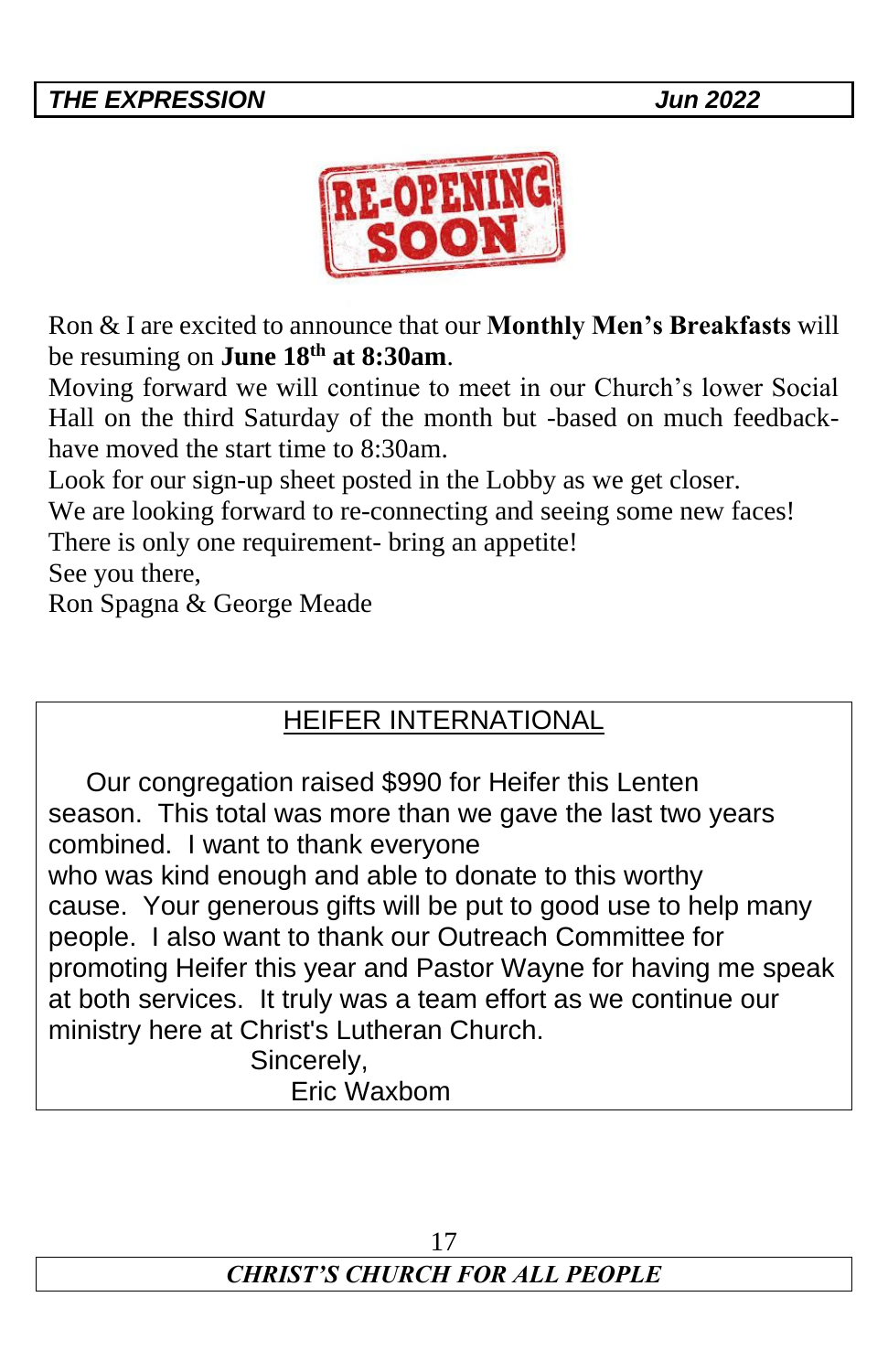#### *JUNE BIRTHDAYS*

Please join us in extending the happiest of Birthday Wishes to the following Mission Partners who celebrate Birthdays in the month of *JUNE:*

#### **June 1 st – 6 th**

Jane Montgomery Laurel Beatty Ava Nazak **Rich Bernardini** Robert Mackeil **Cheryl** Zamule Lynn Graper Owen Wissinger

#### **June 7th – 14th**

Haley Bertges **Ruth Walters** Mark Towle **Carol Tamenne** Oren Keibler **Breana Howard** Courtney Roperti **Tanner Shick** 

#### **June 18th – June 21 st**

Robert Zamule **Amanda Mostowy** Serena Carnahan **Zachary Carnahan** Kelsie Gestrich **Robert Byrne** 

Jason Federovich Matthew Federovich

#### **June 22nd – June 30th**

Matthew Federovich Mikayla Fuehrer<br>Mike O'Donnell Mikayla Susan Rupert Mike O'Donnell Sylvia Replogle **Bryce Sukel** 

If you don't see your name, and you have a MAY birthday, please forgive the oversight and give the church office a call so that we can record your birthdate in our parish records.



Thanks, and have an amazing birthday month!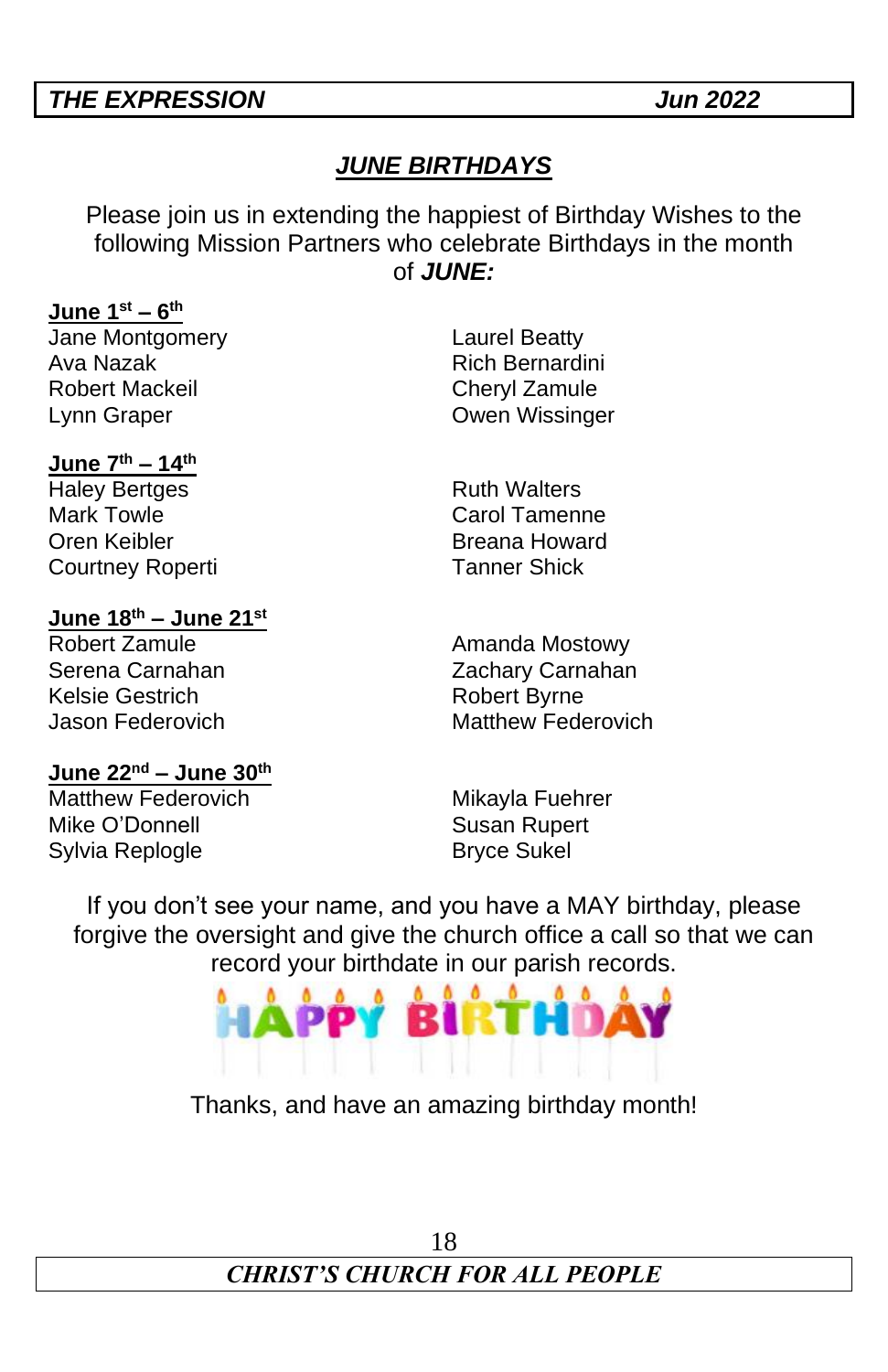# **Support Team Updates:**

During our Livestream, you may have noticed that the camera faces the right side of the congregation during Communion. We want to remind you that if you are uncomfortable being on camera, please feel free to take Communion on the left side.

The Tech Team Needs You! We are asking for volunteers to join the Tech Team! Our greatest need right now is for camera operators for the live stream. Rest assured, this is an easy task and we will train you on how to properly work the camera. We are also looking for anyone with skills related to networking, social media, web design, and general computer skills or knowledge. Any amount of time you can volunteer is welcome.

The Support Team is looking for Volunteers! What does the Support team do? Basically, anything related to the general operations of the Church would be considered "Support." Whether it's the property committee (pulling weeds, checking the lights in parking lot etc). or the Endowment Fund Committee or Memorial Committee, or Tech Team, we can use your help! There is no task too great or too small. All are welcome!

Our Church Council needs you. Currently, we have 8 members on the council. We cannot run our Council meetings with any less than 8. Please consider helping.

If you would like to Volunteer your time, please contact Joe Kelly [joekelly567@gmail.com](mailto:joekelly567@gmail.com) 412-999-6060, or Linda Paulovich [lindajeanpaul@aol.com](mailto:lindajeanpaul@aol.com) 412-525-5619.

All of our Teams are looking for Volunteers as well! If your skills are more in Congregational Life, or Outreach, please let us know!